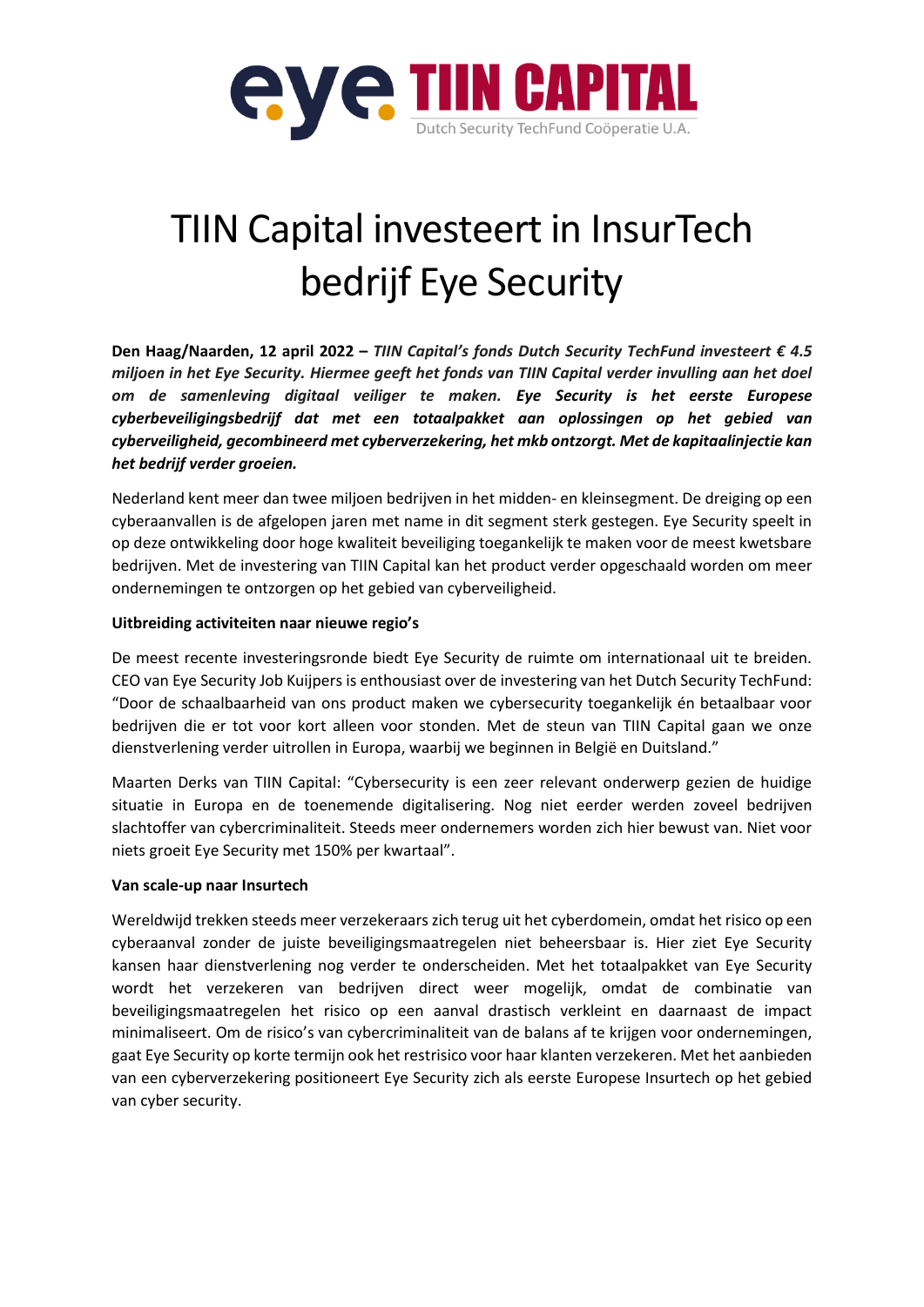

Saskia Bruines, wethouder gemeente Den Haag: "Met de investering in dit Haagse cybersecuritybedrijf, maken we een grote stap richting in het effectief bestrijden van cybercriminaliteit. Ondernemers krijgen een praktische oplossing om zich tegen cybercriminelen te beschermen. Dit is goed voor de weerbaarheid van ondernemingen én de stad Den Haag."

### **Over Eye Security:**

Eye Security is in 2020 opgericht door Piet Kerkhofs (CTO), Vincent van de Ven (COO) en Job Kuijpers (CEO). Na jaren bij de AIVD en MIVD te hebben gewerkt, zetten ze nu hun kennis en expertise in om het mkb in Europa te beveiligen tegen cyberaanvallen. Met een goede en betaalbare totaaloplossing gecombineerd met een cyberverzekering maken ze de cyberdreiging in het mkb beheersbaar. Inmiddels bestaat Eye Security uit een team van 50 mensen met een gedeelde passie voor het bestrijden van (digitaal) onrecht. Voor meer informatie zie: [https://www.eye.security](https://www.eye.security/)

### **Over TIIN Capital – Dutch Security TechFund:**

TIIN Capital is opgericht in 1998. Begin 2019 werd gestart met het zesde venture capital fonds; Dutch Security TechFund. Dutch Security TechFund heeft een specifieke sector focus en benadering: startups en scale ups in cyber security en IoT Security. Het fonds heeft de strategie te investeren in sterke en op innovatie gerichte teams. Onder meer door samen te werken met corporates en (semi) overheden in Europa heeft TIIN Capital een uniek ecosysteem gecreëerd, waarin het samenwerkt met de Security Delta (HSD) in 's Gravenhage en de European Cyber Security Organization (ECSO) in Brussel. Voor meer informatie*:* <https://tiincapital.nl/dutch-security-techfund/>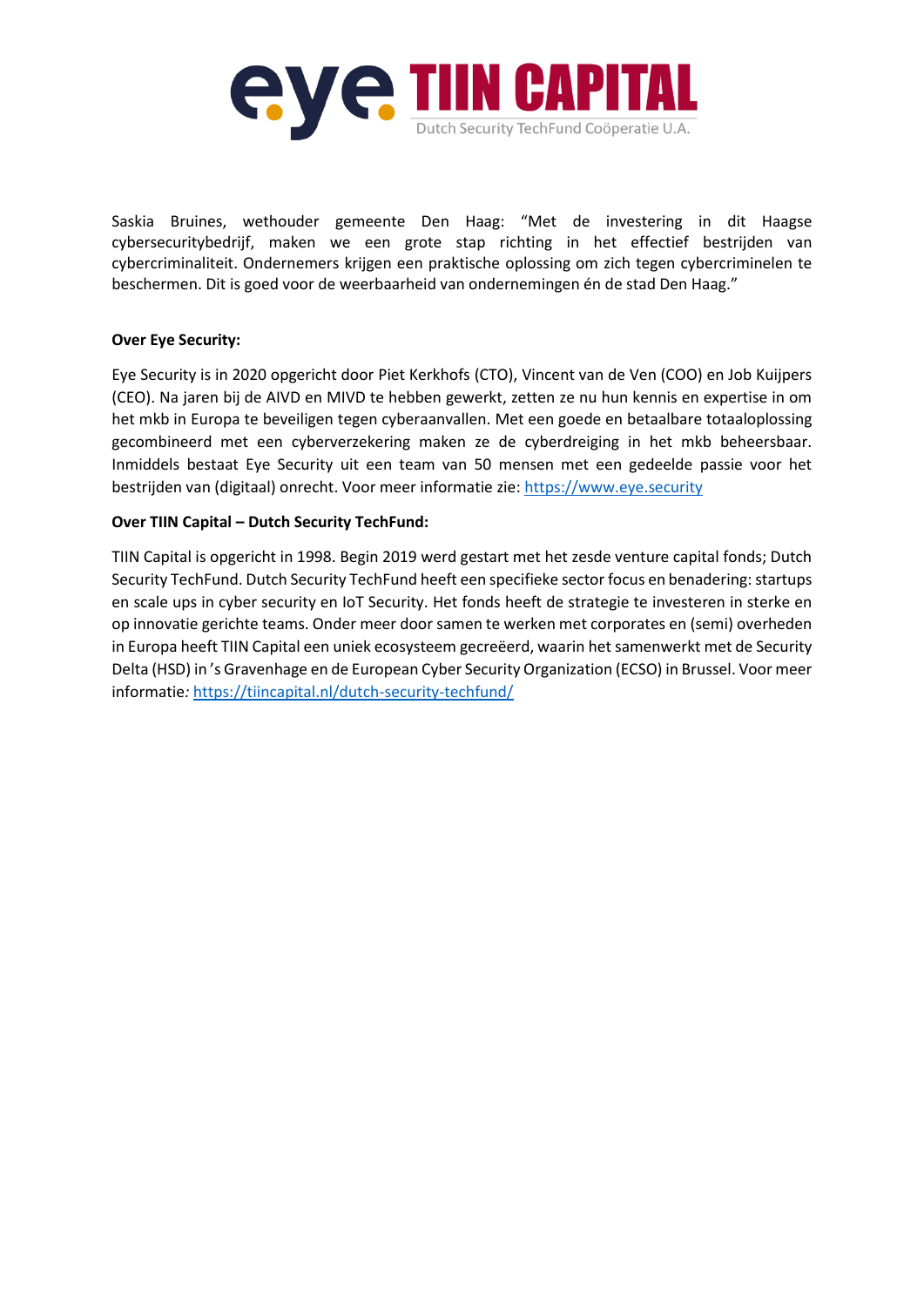

# TIIN Capital invests in InsurTech company Eye Security

*The Hague/Naarden, April 12, 2022 – TIIN Capital's fund Dutch Security TechFund is investing € 4.5 million in Eye Security. With this, the TIIN Capital fund further fulfills the goal of making society digitally safer. Eye Security is the first European cyber security company to unburden SMEs with a total package of cyber security solutions, combined with cyber insurance. With the capital injection, the company can continue to grow.*

The Netherlands has more than two million companies in the medium and small segment. The threat of cyberattacks has risen sharply in recent years, especially in this segment. Eye Security makes highquality security accessible to the most vulnerable companies. With the investment of TIIN Capital, the product will be further developed to help more companies protect themselves to nowadays digital threats.

### **Expansion to new regions**

The most recent investment round offers Eye Security room to expand internationally. CEO of Eye Security Job Kuijpers is excited about the investment of the Dutch Security TechFund: "Thanks to the scalability of our product, we make cyber security accessible and affordable for companies that until recently were on their own. With the support of TIIN Capital, we will continue to roll out our services in Europe, starting in Belgium and Germany."

Maarten Derks of TIIN Capital: "Cyber security is a very relevant topic given the current situation in Europe and the increasing digitization. Never before have so many companies been victims of cybercrime. More and more entrepreneurs are becoming aware of this. It is not without reason that Eye Security is growing by 150% per quarter".

## **From scale-up to Insurtech**

Worldwide, more and more insurers are withdrawing from the cyber domain because the risk of a cyber-attack cannot be controlled without the right security measures. This is where Eye Security sees opportunities to further differentiate its services. With the total package of Eye Security, companies are no longer uninsurable, because the combination of security measures drastically reduces the risk of an attack and also minimizes the impact. To remove the risks of cyber crime from the balance sheet completely, Eye Security will soon also insure the residual risk for its customers. By offering cyber insurance, Eye Security positions itself as the first European Insurtech in the field of cyber security.